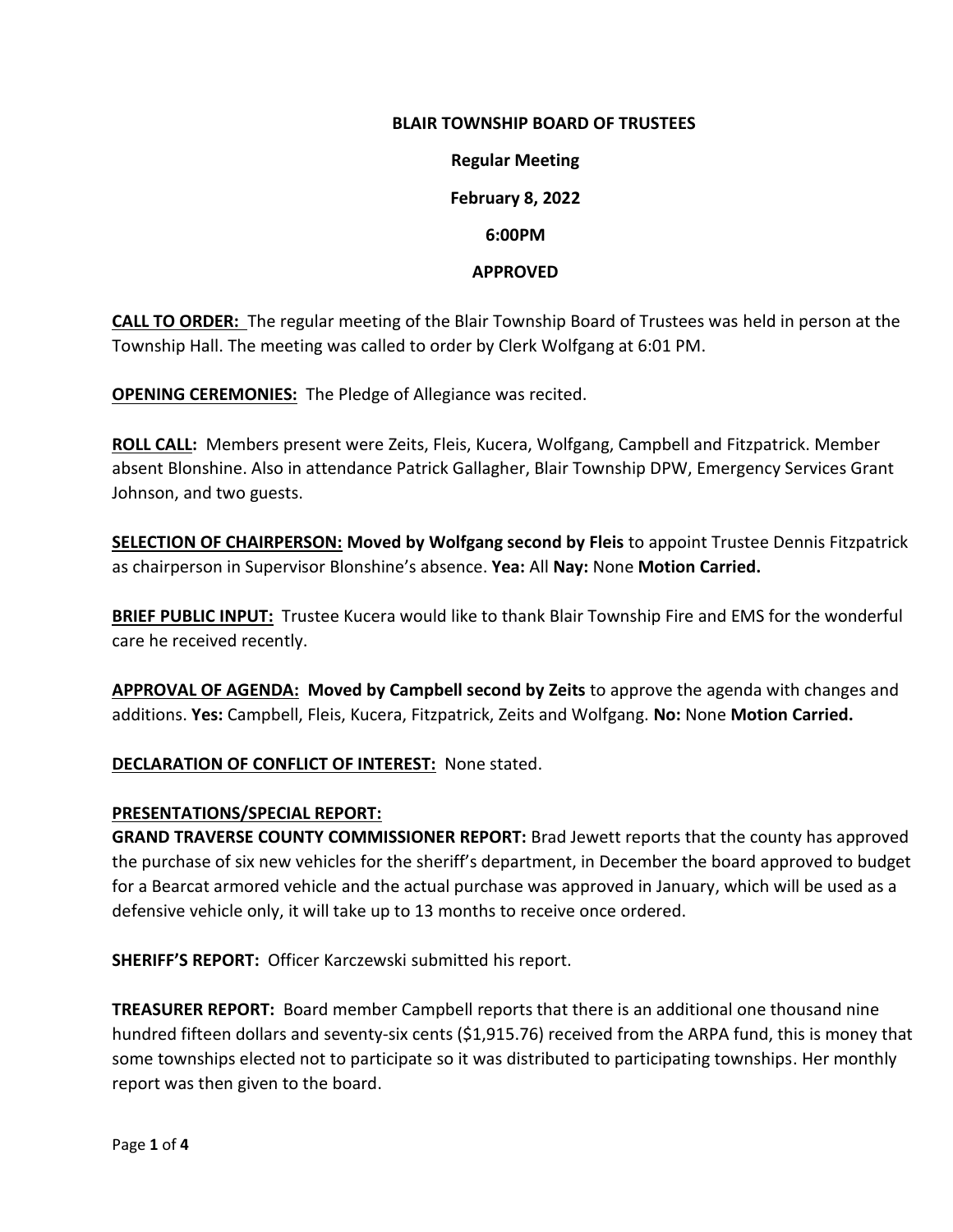**ANNOUNCEMENTS/CORRESPONDENCE:** The water loss committee reports that they met with BS&A regarding the software used in water billing and after review they believe that the water loss discrepancies may be with commercial meters in use at this time, they are old and need replacement. There has been wonderful positive feedback from residents regarding the recent township newsletter that was mailed out.

**CONSENT CALENDAR: Moved by Wolfgang second by Kucera** to approve the consent calendar as presented. **Yea:** Fitzpatrick, Zeits, Wolfgang, Fleis, Campbell and Kucera. **Nay:** None **Motion Carried.**

| <b>FUND</b>         | <b>CHECK NUMBERS</b> | <b>TOTALS</b>  | <b>REPORTS</b>                 |
|---------------------|----------------------|----------------|--------------------------------|
| Pooled Operating    | #5706-5776           | 104,087.24     | <b>EMS Report</b>              |
| Trust & Agency Fund | #1110-1113           | 9,490.77       | Water Dept. Report             |
| Tax Account         | #6863-6885           | \$1,263,519.76 | <b>Minutes Regular Meeting</b> |
| Payroll Check       | #1837-1845           | 24,268.41      | January 11,2022.               |
| Direct Deposit/EFT  |                      | 142,163.22     |                                |

### **UNFINISHED BUSINESS:** None

### **NEW BUSINESS:**

- **A. 2022 Township Water Supply and Treatment Summary-Wade Trim**
	- Ken Schwerdt reports that there is tremendous growth in Blair Township, after reviewing new development and upcoming projects the water system is coming close to the capacity limit. There are short term and long-term improvements outlined in my report for you to review. **Moved by Wolfgang second by Campbell** to contract with Wade Trim for Water Supply and Treatment review in the estimated amount of twenty-five thousand dollars (\$25,000.00). **Yea:**  Zeits, Campbell, Fitzpatrick, Wolfgang, Fleis. **Nay:** Kucera. **Motion carried.**
- **B. Recommendation to replace commercial water meters with new metron meters Moved by Wolfgang second by Kucera** to approve spending up to one hundred fifty thousand dollars (\$150,000.00) of ARPA funds to replace commercial water meters and have cross connection inspection performed. **Yea:** Zeits, Campbell, Fleis, Wolfgang, Kucera and Fitzpatrick. **Nay:** None. **Motion carried.**
- **C. Quote from Peerless Midwest Inc.**

**Moved by Wolfgang second by Fleis** to approve spending up to twenty-two thousand dollars (\$22,000.00) to have Peerless Midwest Inc. perform repairs on the water system, as quoted. **Yea:** Wolfgang, Fitzpatrick, Kucera, Fleis, Campbell and Zeits. **Nay:** None. **Motion carried.**

**D. Policy #2022-23 Defense and Indemnification Policy.**

**Moved by Campbell second by Kucera** to adopt Policy #2022-23 Defense and Indemnification Policy as presented. **Yea:** Fitzpatrick, Zeits, Fleis, Kucera, Campbell and Wolfgang. **Nay:** None **Motion carried.**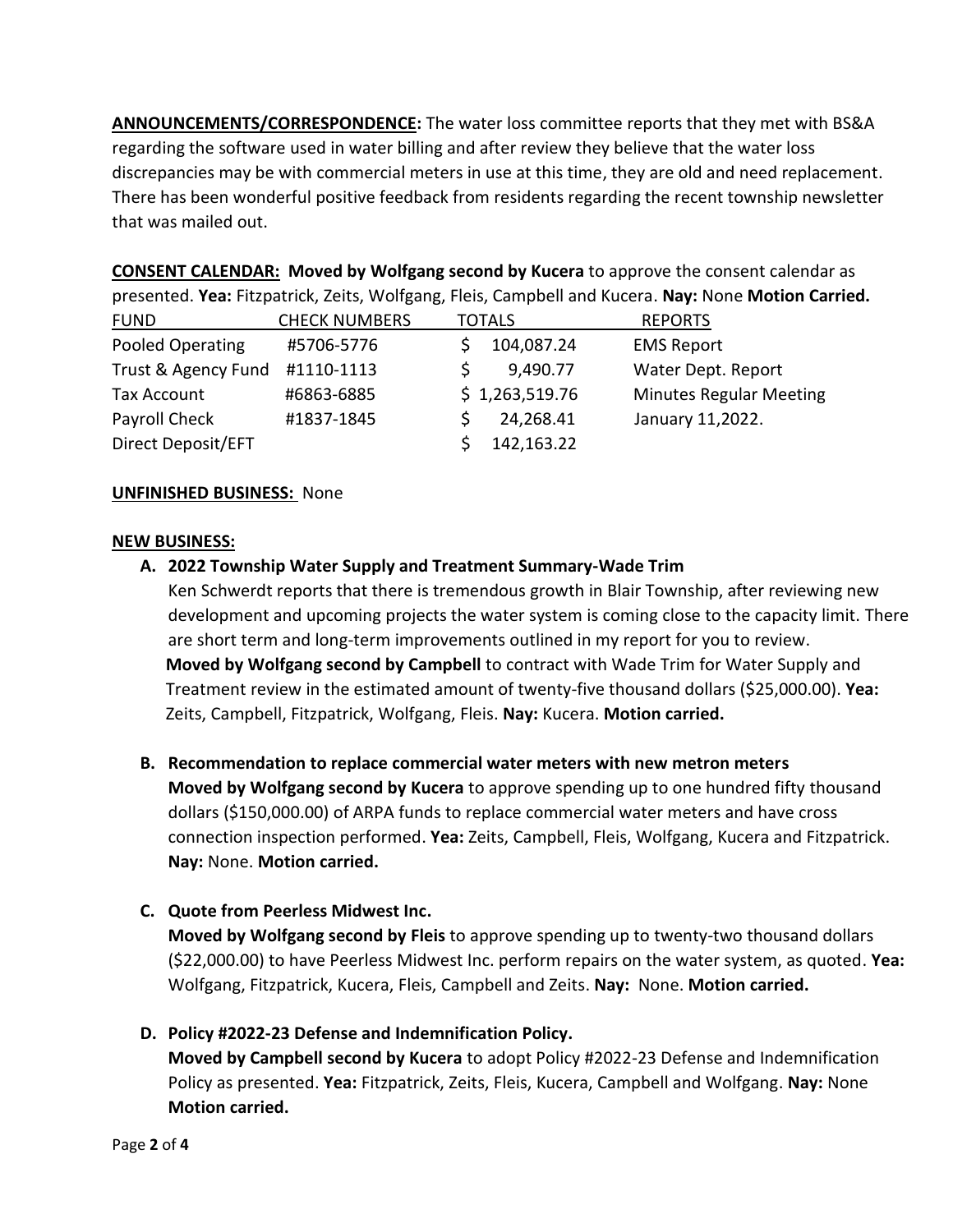## **E. Notice of Right to referendum on becoming a Charter Township**

**Moved by Wolfgang second by Campbell** to adopt the resolution of intent of opposing incorporation as a Charter Township. **Yea:** Fleis, Wolfgang, Kucera, Zeits, Campbell and Fitzpatrick. **Nay:** None **Motion Carried.** 

### **F. Quotes for topper for DPW truck.**

Two quotes are provided.

**Moved by Fitzpatrick second by Fleis** to approve quote purchase from Auto Outfitters for four thousand eight hundred eighty dollars and no cents (\$4,880.00). **Yea:** Zeits, Kucera, Wolfgang, Fitzpatrick, Fleis and Campbell. **Nay:** None **Motion carried.**

### **G. Transfer of funds from Fund Balance to General Fund, New Building Fund**

**Moved by Wolfgang second by Kucera** to approve moving three hundred thousand dollars (\$300,000.00) from General Fund, fund balance and placing it into the General Fund, New Building Fund. **Yea:** Campbell, Wolfgang, Zeits, Fitzpatrick, Kucera and Fleis. **Nay:** None **Motion carried.**

# **H. Budget amendment for Grant received from Grand Traverse Band of Ottawa and Chippewa Indians.**

**Moved by Wolfgang second by Fitzpatrick** to approve amending the Revenue budget for State Grants by seven thousand one hundred ninety-four dollars and no cents (\$7,194.00) **Yea:**  Fitzpatrick, Kucera, Campbell, Zeits, Wolfgang and Fleis. **Nay:** None **Motion carried.**

### **I. Budget amendment for Electronic Poll Books**

**Moved by Kucera second by Zeits** to move four thousand dollars and no cents (\$4,000.00) from the Clerks office budget into Elections budget for purchase of six (6) new laptops for electronic poll books. **Yea:** Fleis, Wolfgang, Kucera, Fitzpatrick, Campbell and Zeits. **Nay:** None **Motion Carried.** 

### **J. Declare 1627 East Brentwood a dangerous building**

**Moved by Fitzpatrick second by Fleis** to declare 1627 East Brentwood a dangerous building. **Yea:**  Kucera, Campbell, Wolfgang, Fleis, Fitzpatrick and Zeits. **Nay:** None **Motion carried.** 

### **K. Contribution to Boom Boom Club**

**Moved by Wolfgang second by Zeits** to contribute two hundred fifty dollars and no cents (\$250.00) to the Boom Boom Club. **Yea:** Wolfgang, Zeits, Fleis, Campbell, Kucera and Fitzpatrick. **Nay:** None **Motion carried.**

## **L. Purchase of Braun Chief XL Type III Ambulance Moved by Wolfgang second by Kucera** to approve purchase of Braun Chief XL Type III Ambulance on Chevrolet G4500 gas 4x2 chassis in the amount of two hundred thousand twenty-seven, six